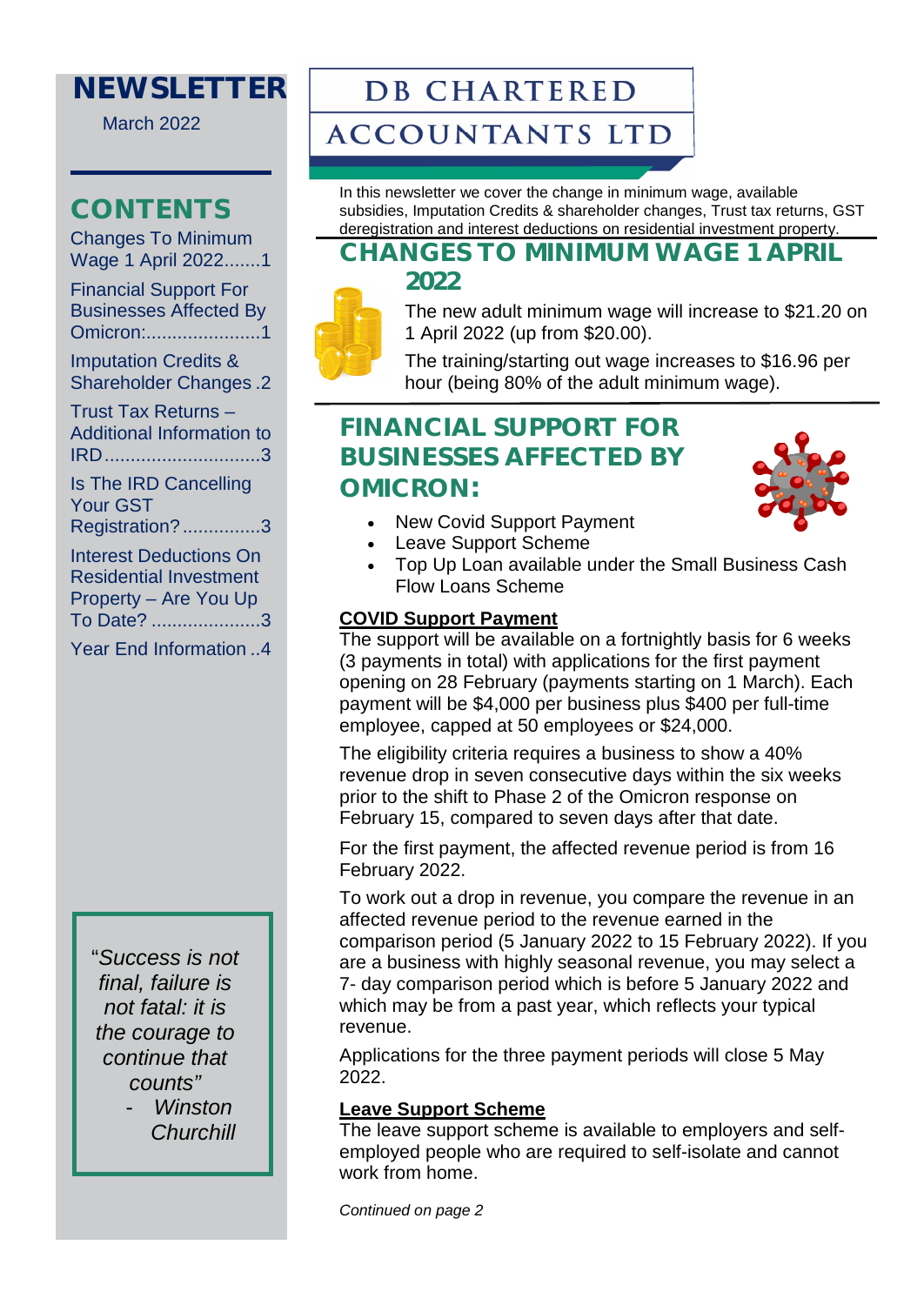#### *Continued on from page 1*

#### **Short Term Absence Payment**

The Short Term Absence Payment is available to employers and self-employed people who cannot work from home while awaiting Covid-19 test results.

### **Small Business Cash flow Loan Scheme**

Changes are being made to increase the amount of funding available through the introduction of a \$10,000 'top up' loan. The repayment period has been increased to five years, with the first two years being interest free. These changes will also apply to those who have previously taken out a loan through the scheme.

### **Inland Revenue – Tax Payments**

If your business is struggling to pay tax please get in touch with us.

### <span id="page-1-0"></span>**IMPUTATION CREDITS & SHAREHOLDER CHANGES**

Last month we reminded clients the importance of checking in before implementing any shareholding changes. When a company shareholding is changed by more than 34% any imputation credits that the company holds will be lost.

Imputation Credits is a method where the tax paid by a Company is transferred to shareholders when a dividend is paid.

When a dividend is paid, the Imputation Credit (being Company tax previously paid at 28%), is attached to the dividend. Taxation on a dividend is required to be calculated at 33% with any available imputation credits reducing the overall tax payable

#### An example could be:

### **A dividend declared prior to a shareholding change:**

| \$100,000<br>\$38,889             | (Calculated at 38.89%)                              |
|-----------------------------------|-----------------------------------------------------|
| \$138,889                         |                                                     |
| \$45,833<br>(\$38,889)<br>\$6,944 |                                                     |
|                                   |                                                     |
| \$100,000<br>Nil                  | (Lost on shareholder change)                        |
| \$100,000                         |                                                     |
| \$33,000<br>\$33,000              | (An additional \$26,000 in tax)                     |
|                                   | Dividend not declared prior to shareholding change: |

If shareholding has changed by 10% one year and then 30% 2 years later, the total change would be 40% which would also result in the loss of imputation credits.

These rules are in place so that those who were shareholders when the profits were incurred and tax paid, receive the benefit of the tax paid (and imputation credits) while they are shareholders. New shareholders (if over 34% change) then do not benefit from tax paid by previous shareholders.

Why is the imputation credit calculated at 38.89%? Using the above example, the original profit would have been \$138,889. Tax on this at 28% equates to \$38,889 leaving net increase in retained earnings of \$100,000.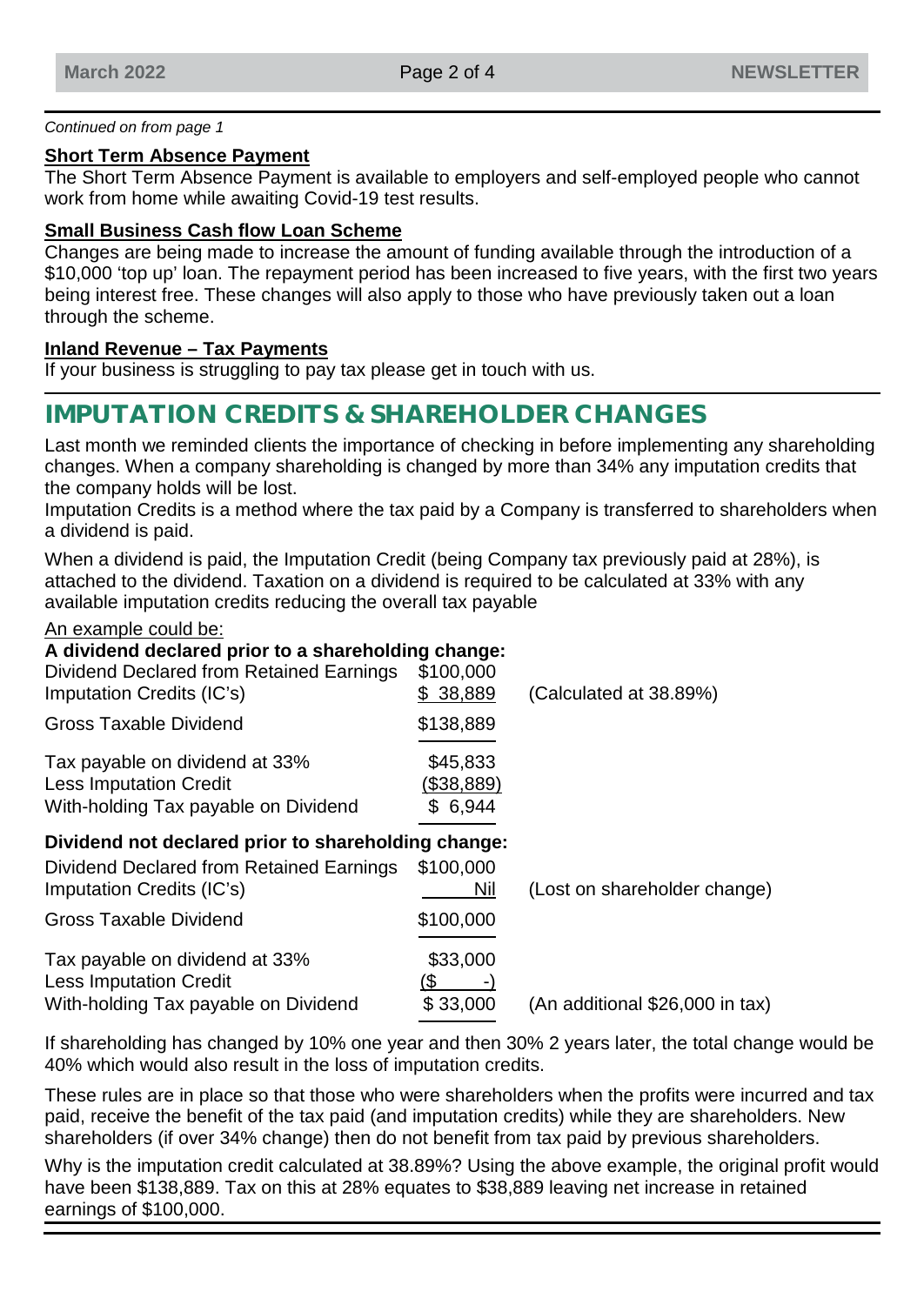## <span id="page-2-0"></span>**TRUST TAX RETURNS – ADDITIONAL INFORMATION TO IRD**

For Trust tax returns prepared for the 2022 income year onwards the level of information to be supplied to IRD has significantly increased.

As well as profit and loss and balance sheet details the IRD will also require:

- Full name, date of birth and IRD No for any settlor and/or person with power of appointment (to appoint/remove trustee or beneficiary).
- Full name, date of birth and IRD for any beneficiary receiving a distribution (whether income or capital distribution).
- Details of any settlements made on the Trust during the year.
- Movements in beneficiary current/advance accounts.

The details of these proposals have not been well advertised but will mean that we will require additional information from our clients before completing any 2022 Trust Income Tax Return.

These additional disclosures do not apply to non-active trusts with no income (for example where a Trust owns the family home).

## <span id="page-2-1"></span>**IS THE IRD CANCELLING YOUR GST REGISTRATION?**

Taxpayers who have been filing nil GST Returns for a number of periods may have received a letter from IRD advising that as they do not appear to be carrying out a taxable activity their GST registration is to be cancelled.

If you hold any assets in relation to the GST activity, it is a requirement that the market value of the asset/s is determined and GST on this market value be returned to the IRD in a final GST return. IRD confirms that they may follow up with audit action if they believe that GST obligations have not been met.

If you have received one of these letters it is important to confirm what the original GST activity was and correctly account for any GST on remaining assets held (whether land/property, vehicles or equipment). This will also include any land originally purchased as a zero-rated GST transaction.

### <span id="page-2-2"></span>**INTEREST DEDUCTIONS ON RESIDENTIAL INVESTMENT PROPERTY – ARE YOU UP TO DATE?**



As a reminder from 1 October 2021 there have been changes to the amount of interest that is able to be claimed as a tax deductible expense on residential property investments. The amount of interest claimable is to gradually reduce to nil over the next 3-4 years as shown on the table below.

| <b>Income Year</b>           | Percent of interest you can claim        |
|------------------------------|------------------------------------------|
| 1 April 2020 - 31 March 2021 | $100\%$                                  |
| 1 April 2021 - 31 March 2022 | 1 April 2021 to 30 September 2021 - 100% |
|                              | 1 October 2021 to 31 March 2022 - 75%    |
| 1 April 2022 - 31 March 2023 | 75%                                      |
| 1 April 2023 - 31 March 2024 | 50%                                      |
| 1 April 2024 - 31 March 2025 | 25%                                      |
| From 1 April 2025 onwards    | 0%                                       |

### **Exceptions:**

New Builds – if a property has received its Code Compliance of Certificate (CCC) after 27 March 2020 the investor will be able to continue to deduct interest paid on the property loan against rental income for 20 years from when the CCC was issued (as will subsequent owners). Other property purchased after 27 March 2021 – interest deductibility is only allowed up until 30 September 2021.